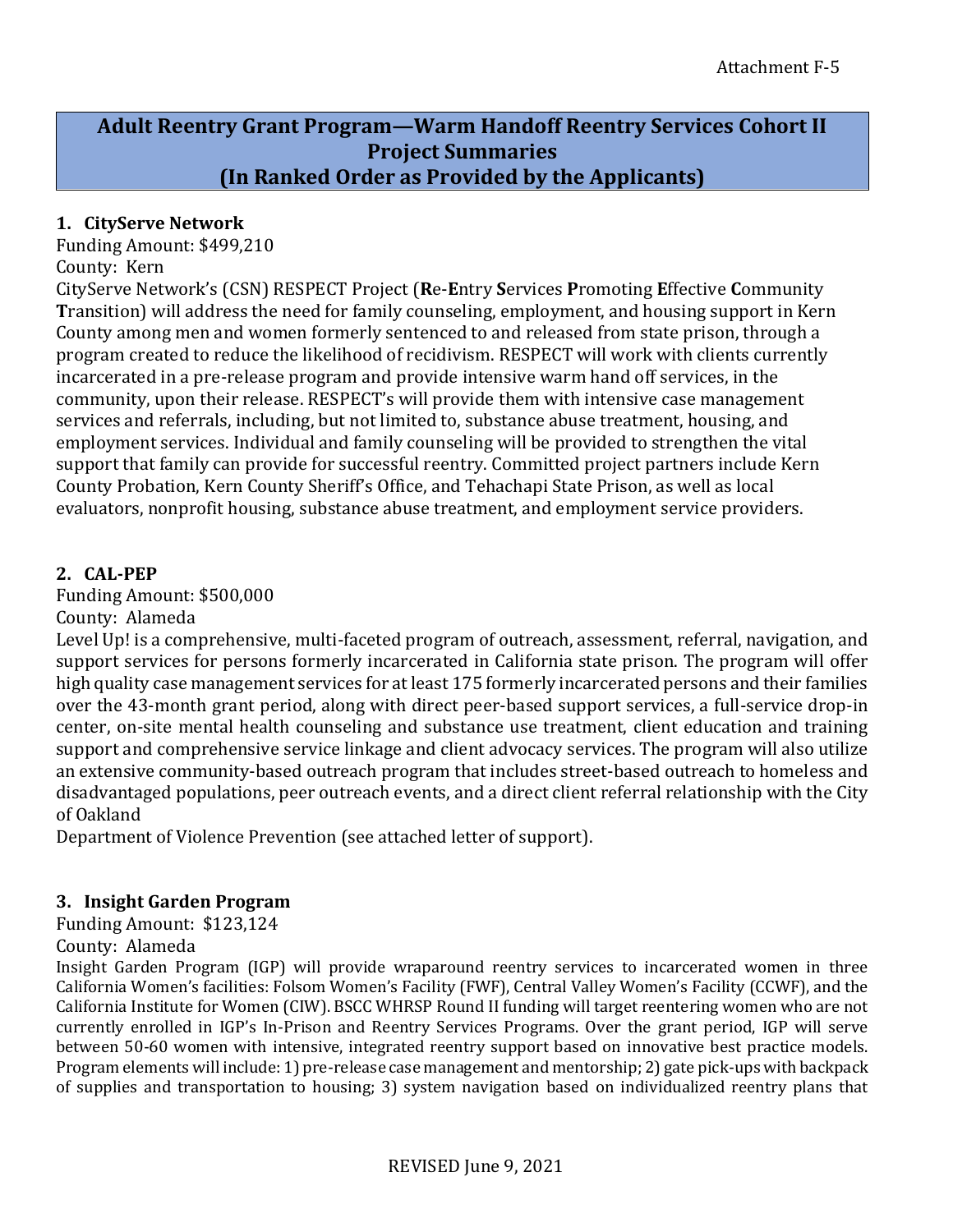include housing, employment/vocational opportunities, linkages to community-based social services and behavioral health agencies; and 4) extensive one-on-one follow-up to ensure successful transition for up to 6 months.

#### **4. Christ Centered Ministries**

### Funding Amount: \$500,000

#### County: Los Angeles

Christ-Centered Ministries (CCM) seeks to provide warm hand-off services through the Restoration Reentry Project (RRP), which is designed to support successful reentry for targeted formerly incarcerated individuals through housing, case management, basic needs support, clinical counseling, employment training, and an array of social and behavioral supports. Services are delivered across 20 homes owned and managed by CCM that are located Los Angeles Service Planning Area 4 and 6 communities. CCM will service individuals from across the County with services grounded in evidencebased methodologies (Housing First, Trauma-Informed Care, Harm Reduction, Community Case Management, Cognitive Behavioral Therapy) that emphasize helping participants stabilize, address trauma and biopsychosocial needs, and achieve independent living. The program is staffed by individuals with lived experience who reflect the demographics and experiences of the client population. While CCM is a faith-driven organization, programs are open to individuals of all backgrounds, sexual orientations, experiences, and belief systems.

### **5. Homeboy Industries**

Funding Amount: \$499,939

County: Los Angeles

Homeboy Industries provides hope, training and support to formerly gang involved and previously incarcerated men and women. HBI serves thousands of clients with a wide-range of trauma-informed services, employing 200-300 individuals as Trainees in bridge and transitional employment and we are expanding capacity to provide comprehensive re-entry services, enhance retention, and embed datadriven, evidence-based practices in our case management work with Trainees.

### **6. ARSOLA's Distribution Center and Community Resources**

Funding Amount: \$500,000

County: Alameda

Arsola's is applying for BSCC's Warm Handoff funding to support Arsola's Reentry Resources for Women, a project designed to provide support to women reentering society after periods of incarceration in California State Prisons, in order to prevent recidivism and aid formerly incarcerated persons in integrating successfully into society and rebuilding (and in some cases building) their lives. This project will: 1) reach-in to women's prisons to support with parole preparation, 2) once home, provide household set-up and material items, 3) provide administrative support, and 4) establish a successful reentry mindset and expand personal networks to 90 women over the course of the threeyear grant period.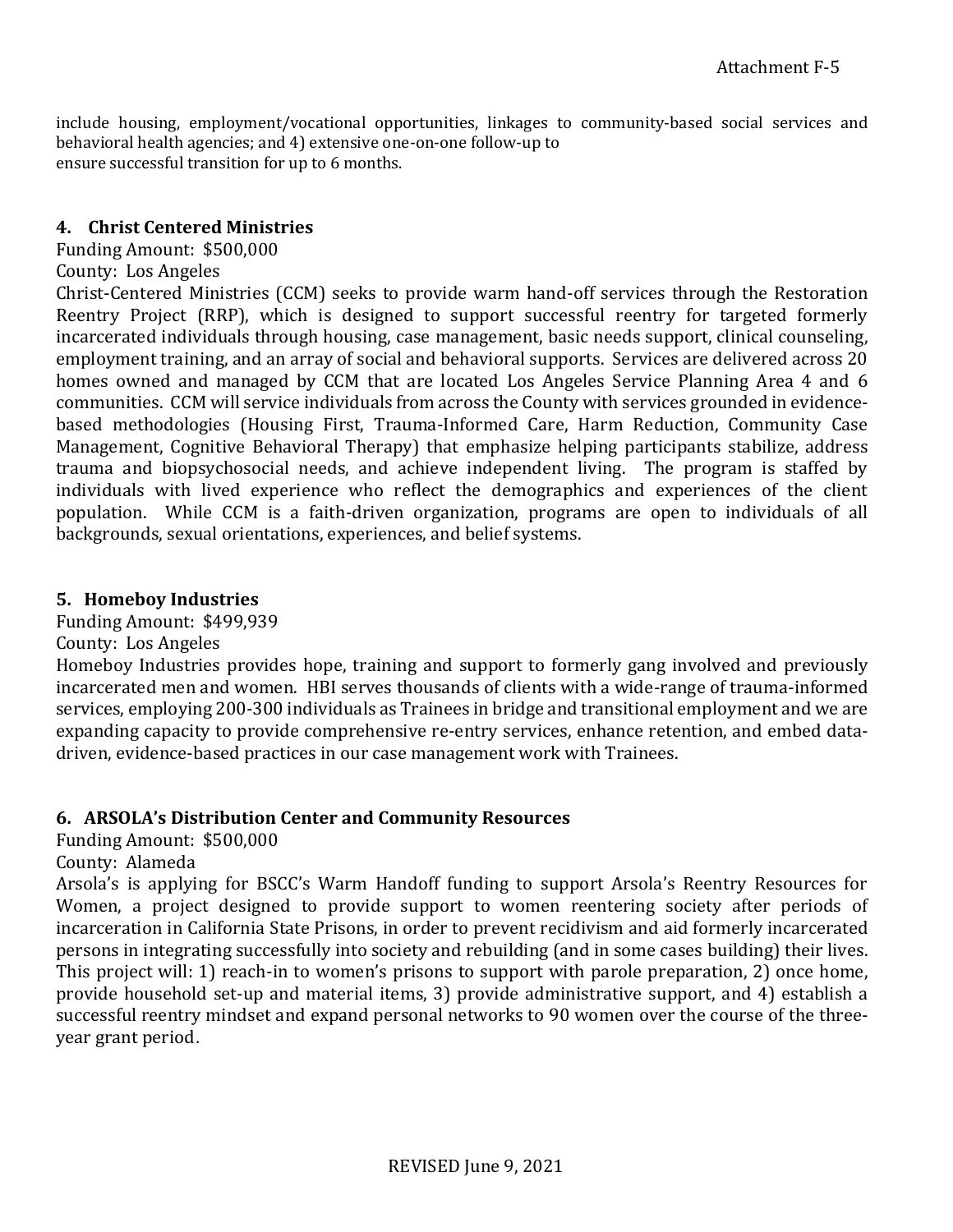# **7. Goodwill of San Francisco**

Funding Amount: \$498,840

County: San Francisco, San Mateo, Marin

SF Goodwill's Reentry Into Successful Employment (RISE) will integrate systems navigation, case management, and supportive services with comprehensive employment services informed by evidence based best practices to improve coordinated reentry services and reduce recidivism for the target population. SF Goodwill will develop step-by-step reentry plans for clients through a thorough intake and assessment process. Clients will develop individual career development plans, supported by a job readiness training, and transitional employment program or direct placement to outside employers.

# **8. D & J's Counseling and Support**

Funding Amount: \$460,010

County: Santa Barbara and San Luis Obispo

D&J's Counseling and Support Services' Freedom, Family, Future Program (F3 Program) will serve 80 individuals per year, totaling 240, returning from incarceration in state prison to the communities of, or nearby, Santa Maria, San Luis Obispo, and Santa Barbara. The F3 Program is targeting individuals deemed as long-term offenders and those who have committed sexual (290) offenses. Participants will be provided with comprehensive, individualized case management services based on case management plans (CMP) developed using an evidence-based risk and needs assessment. Based on the CMP, an individual may also participate in one or more of the following evide3nce-based courses provided by the F3 Program or supportive programming partners: 1) Housing 2) Cognitive Behavioral Therapy. 3) Employment and life skills 4) Adult Basic Education 5) 12-Step support. 6) Pro-social activities. 7) DUIspecific programming. 8) 52-Week Court-Ordered Batterer's Intervention. 9) Health and dental care services.

# **9. University of California, San Diego**

Funding Amount: \$460,010500,000

County: San Diego

UCSD Reentry and Community Linkages (UCSD RELINK) Program will serve reentrants who have been formerly incarcerated in California state prisons and reside in three underserved regions of San Diego County by using evidence-based approaches to address reentrants' basic, vocational, and health needs through service navigation, warm-handoffs to community providers, and skill-building mentorship to enhance pro-social behaviors.

# **10. Epidaurus DBA Amity Foundation**

Funding Amount: \$500,000

County: Los Angeles

Amity proposes to provide Community Systems Navigation services to individuals formerly incarcerated in state prison who are referred to Amity through parole, other community-based providers, or through Amity STOP referrals. Through systems coordination, which does not currently exist for this population in Los Angeles County, Community System Navigators (CSNs) will assess individuals and connect them with the most appropriate system of care, whether it is STOP, DHS-ODR,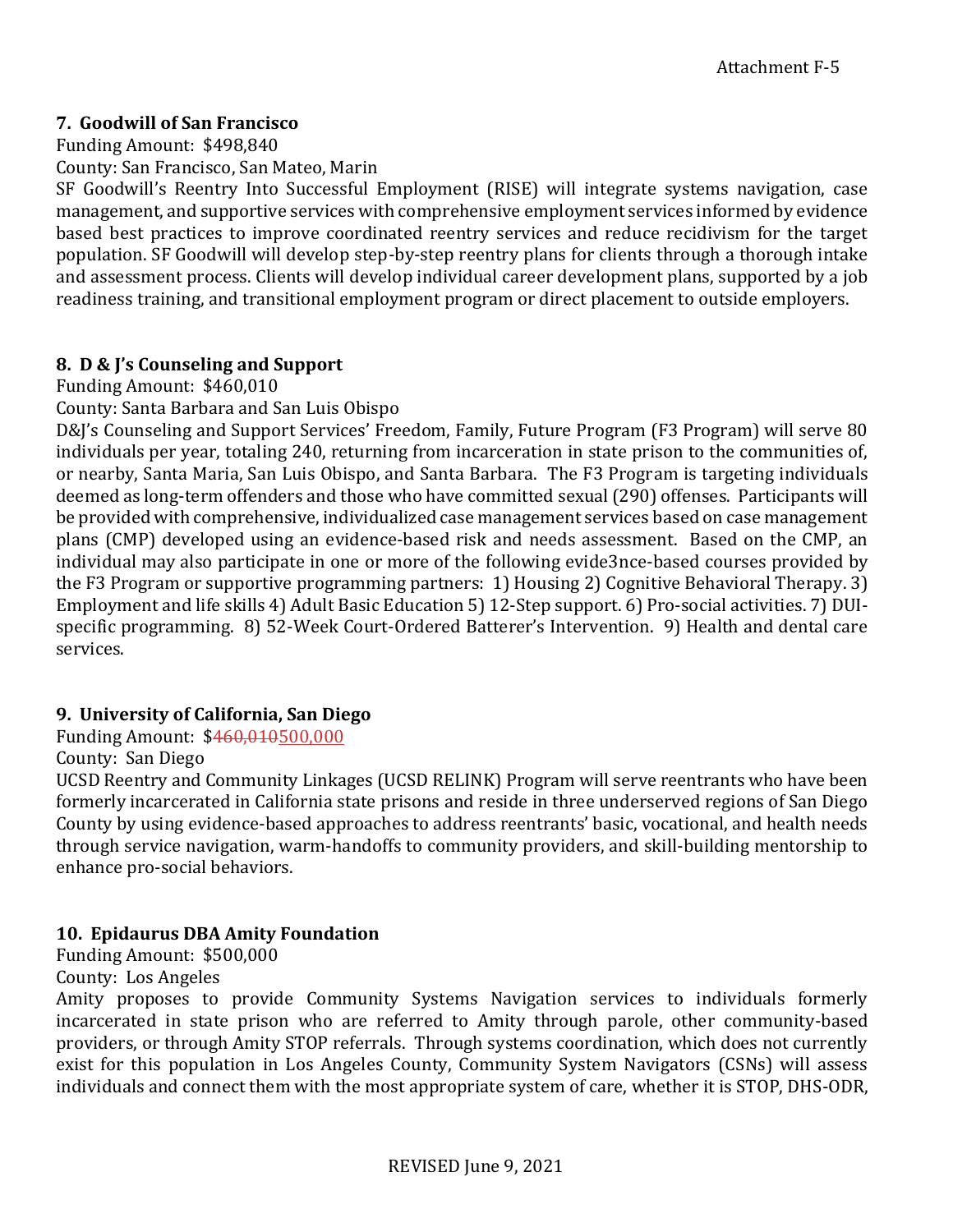Medi-Cal or another system of care provider. Amity CSNs will rotate through all 6 parole offices in Los Angeles County and intend to serve at least 42 individuals per CSN per month over the life of the grant.

### **11. Union of Pan Asian Communities**

Funding Amount: \$500,000

County: San Diego

The Union of Pan Asian Communities is proposing to provide evidence-based case management services, including reach-in, service navigation and transportation to 300 PRCS offenders during the 43-month Warm Handoff Reentry Services grant period for the purpose of reducing recidivism in San Diego County.

# **12. Center for Living and Learning**

Funding Amount: \$498,290

County: Los Angeles

The WHRESP will address barriers to employment and reentry for former State prisoner job-seekers through evidence-based, peer-led employment preparation, cognitive behavioral interventions, and job placement and retention support. We aim to identify, screen, and enroll at least 150 participants, prepare at least 120 for and place at least 90 participants in living-wage jobs, and ultimately reduce un/under-employment and recidivism among WHRESP participants. Funding will support Executive Director oversight @ 7% FTE, a Program Manager @ 25% FTE, and two Peer Employment Specialist (one @ 100% FTE and one @ 25% FTE), as well as supportive services/items, office supplies, transportation, occupancy, phones, computers, participant job placement stipends, travel to Sacramento, an audit by a CPA and program evaluation consultation.

# **12. Rubicon Programs**

Funding Amount: \$499,846 County: Contra Costa

Fostering collaborative partnership among Rubicon Programs' Reentry Success Center, County Probation, Public Defender, and Parole, the proposed program – Out for Good – will annually provide immediate, same-day stabilization services, resources, and support to 40 people upon release from prison; provide ongoing, evidence-based direct services and service navigation to 75 people out of custody on PRCS or parole who are disconnected from effective and sufficient supportive services; and will actively coordinate with parole and the Public Defender to support prerelease planning and postrelease success for people eligible for release from state prison under California's newly amended Penal Code §1170(d)(1) "recall and resentence" provisions.

# **14. ManifestWorks**

Funding Amount: \$200,000

County: Los Angeles

ManifestWorks is an immersive workforce development and job placement organization; we offer realworld work training, placement and lifelong professional and personal support to those impacted by foster, care, incarceration and homelessness. Our vision is one of transformation: Harnessing our ties in TV, film and advertising, our industry partners join us to teach networking, communication,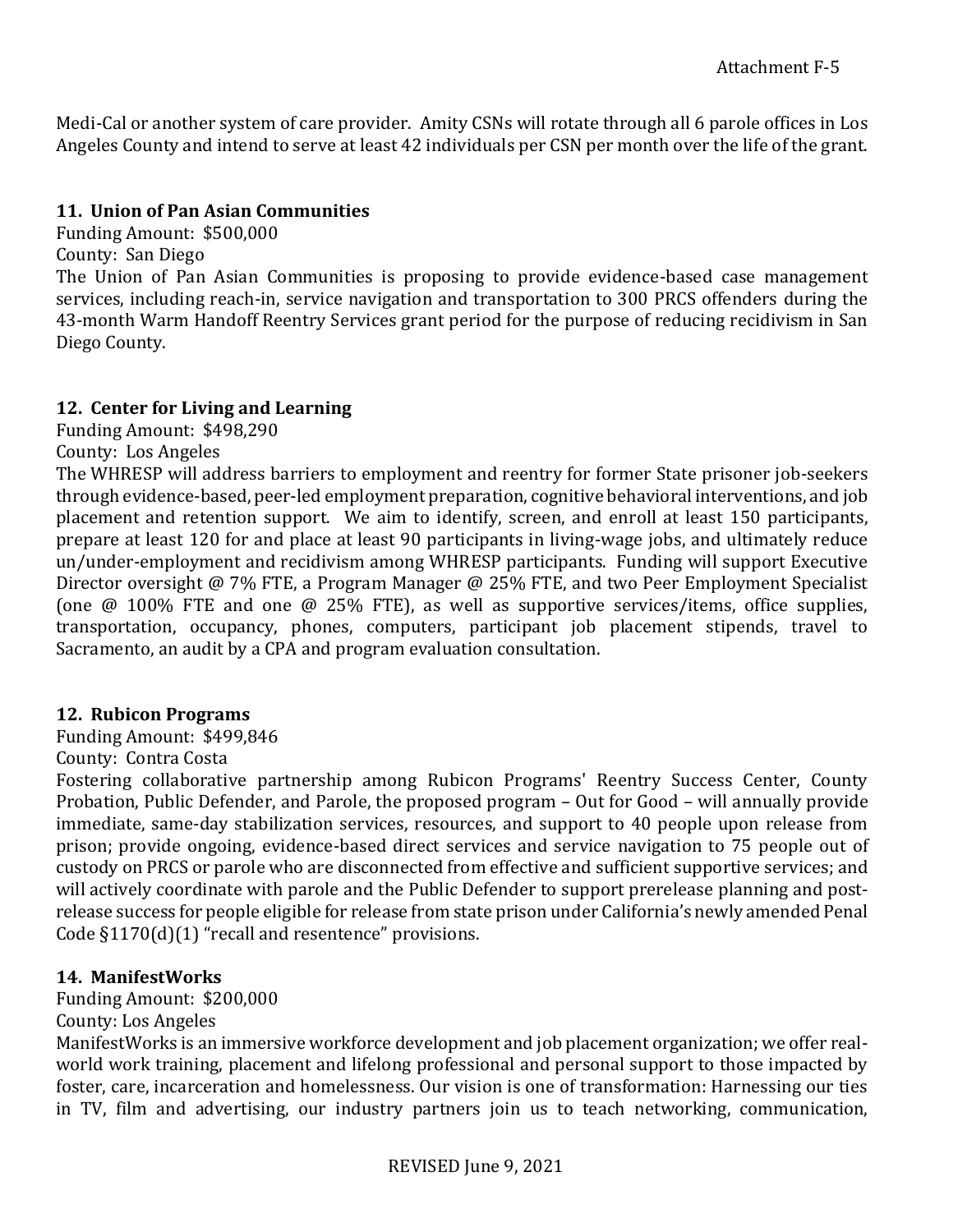leadership, accountability, financial well-being and the basics of production, enough to help participants excel at their first job — and start preparing for those that follow. Our support team guides ManifestWorkers past the trauma of their system involvement, and ongoing scaffolding ensures ascendent wages, stability and wellbeing. The hands-on focus sparks engagement and leads to a more than five-fold increase in wages and a 93 percent decrease in reliance of welfare.

#### **15. Sacramento Covered**

Funding Amount: \$500,000

County: Sacramento

Sacramento Covered's Reentry program proposes to serve up to 400 individuals returning to the community from state prison. Through a trauma-informed peer navigator/community health worker model, Sacramento Covered will address Social Determinants of Health through direct services, care coordination of healthcare services, housing support services and linkage to community resources that mitigates any barriers to care

and establishes sustainable independence.

#### **16. Restorative Partners, Inc**

Funding Amount: \$497,294

County: San Luis Obispo

Restorative Partners, INC (RP) is certified by the Department of Health Care Services and approved by the California Department of Corrections and Rehabilitation to provide sober living housing and outpatient treatment services for men and women on parole through the Specialized Treatment for Optimized Programming (STOP) program. We operate five recovery homes throughout SLO County and provide outpatient substance use treatment, domestic violence classes, and anger management classes for residents and non-resident clients. Participants in the Warm Handoff Reentry Services Program will have access to two reentry support programs that will, in turn, provide access to additional services at our agency and in the community to lower recidivism. 50 returned citizens will be served each year of the grant period. Through Mentorship and System Navigation, the program participants will maintain an recidivism rate below 25% for each year of the grant period.

### **17. Turning Point Alcohol & Drug Education Program Inc**

Funding Amount: \$468,070

County: Los Angeles

Turning Point Alcohol and Drug Education Program Inc. (Turning Point) is requesting Warm Handoff Reentry funds to expand our existing community-based reentry services in L.S. Funding from BSCC will support expanded case management, housing, social services, and mental health services for up to 500 formerly incarcerated people exiting jails and prisons in L.A. County. Using a Housing First approach, Turning Point will aim to stabilize formerly incarcerated individuals by ensuring they have adequate housing, along with access to education, employment, substance use treatment, mental, health, and other resources proven to provide an effective path to reentry.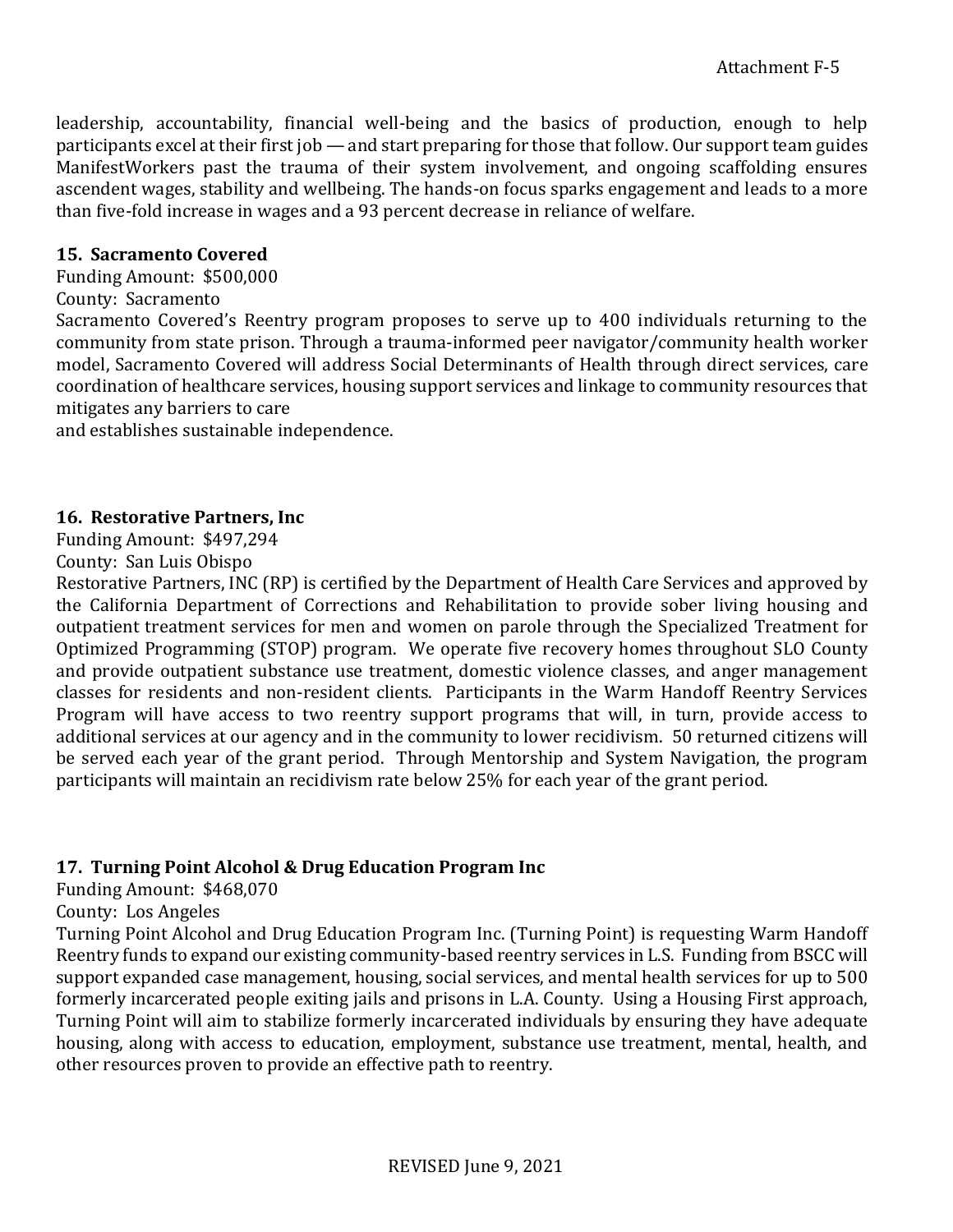### **18. Goodwill Central Coast**

Funding Amount: \$500,000 County: Santa Cruz

Goodwill Central Coast and the Superior Court of Santa Cruz County Reentry Court will collaborate to enhance the Reentry Court Program that will effectively deliver Warm Handoff Reentry Services that ease the process of reintegration of formerly incarcerated individuals into the community through housing first efforts, intensive case management, employment services, and education for financial stability.

# **19. Operation New Hope**

Funding Amount: \$500,000

County: San Bernardino

ONH is proposing to expand our intensive Case Management services, Prison to Employment, and our evidence based cognitive behavioral therapy groups to support the successful reintegration of formerly incarcerated individuals on probation or parole in San Bernardino. The Bounce Back program is geared to provide Case Management, Housing services, Employment services, and Mental Health services. The program will achieve this by creating positive social support networks, sharing a mission to provide services to produce stable independent living for those enrolled in the Bounce Back program

### **20. Beit T'Shuvah**

Funding Amount: \$500,000

County: Los Angeles

We propose to provide highly individualized, long-term, residential rehabilitation and reentry services using an integrated approach (focusing on the mind, body and soul) for individuals formerly incarcerated in state prisons. Beit T'Shuvah is a 138-bed long-term residential rehabilitation and reentry program that annually serves approximately 200 individuals. We are requesting funding to provide services for 60 program participants, allowing for successful reentry as they offer inspiration to others struggling to overcome a variety of addictive and criminal behaviors.

### **21. A New Way of Life**

Funding Amount: \$500,000

County: Los Angeles

Through implementation of a client-centered, harm-reduction and trauma healing-focused model, through our Miramonte/Montebello safe homes, A New Way of Life Reentry Project (ANWOL) will provide culturally authentic, supportive housing and wrap-around reentry services to benefit a minimum of 20 women released from state prisons during each funding year.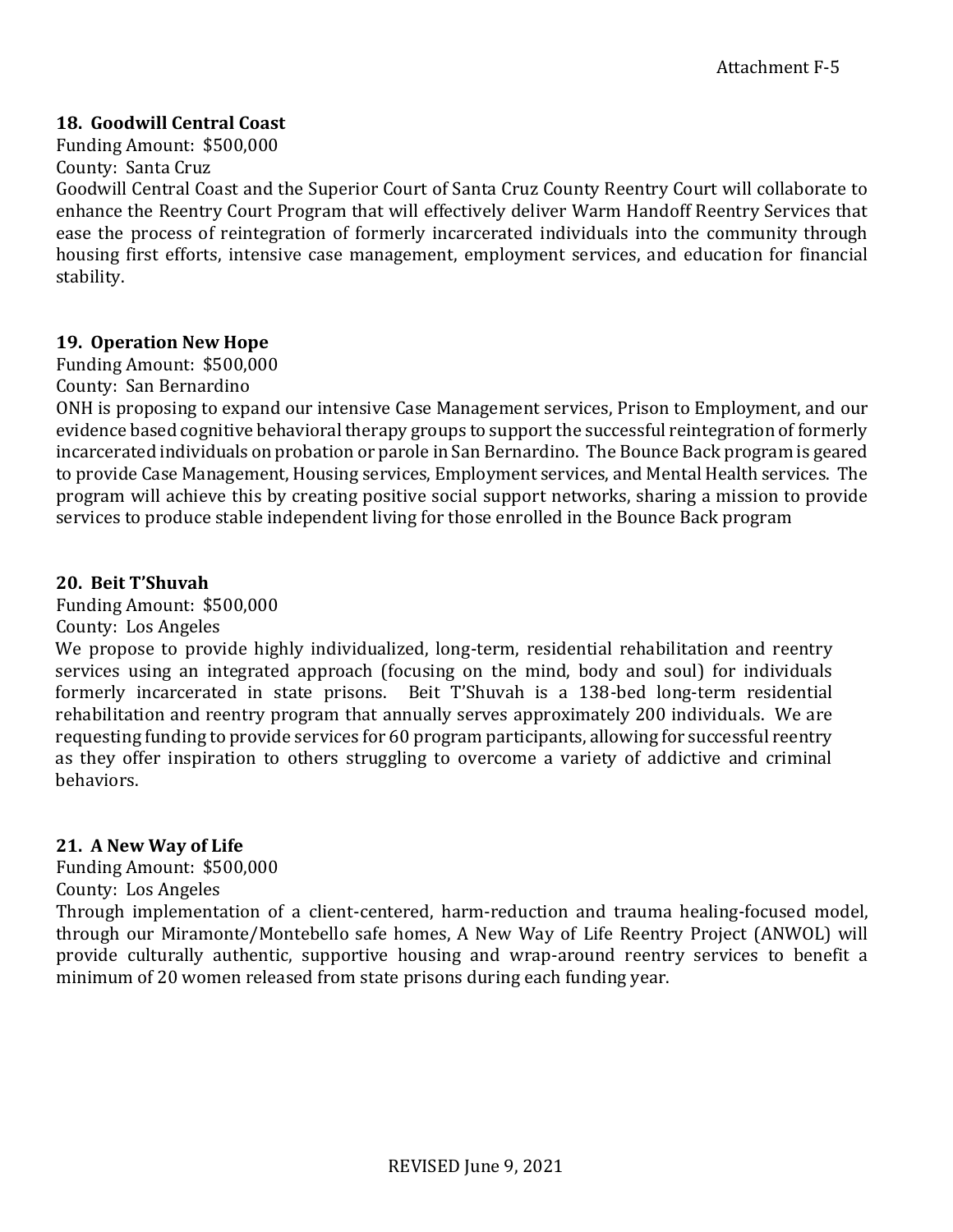### **22. Paving Great Futures**

Funding Amount: \$499,697 County: San Diego

Paving Great Futures' reentry services combine in-demand skills training with mentoring, case management, and wraparound support to serve the unique needs of San Diego's underserved communities that are heavily impacted by the justice system. Clients receive high quality training in the technical, emotional, and social skills necessary to acquire and excel in meaningful employment. Clients are further supported through integrated case management; job placement; mentoring with credible messengers; legal services including advocacy, expungement, and probation/parole support; restorative practices; and help meeting basic needs. PGF is a grassroots community organization in which the staff are all members of the community we serve, and our mentors and trainers are credible messengers who are effective at reaching, encouraging, and supporting clients through difficult situations such as reentry.

#### **23. The TransLatin@ Coalition**

Funding Amount: \$500,000

County: Los Angeles

The TransLatin@ Coalition proposes to implement the Access Project for transgender (trans) and gender nonconforming (GNC) adults in Los Angeles County who have formerly been incarcerated in a CA state prison. Trans/GNC individuals are in need of culturally-relevant reentry services, particularly given the pervasive and life-lo discrimination they endure that often results in incarceration. The project is an adaptation of the first culturally-relevant, theory-driven intervention to improve postincarceration health care and social services engagement among transwomen, currently being implemented by researchers at UCSF. The Access Project will provide intensive case management and peer navigation services to at least 120 individuals, linking them to gender-affirming internal and external services to ensure that their unique needs are met. Services will be strength-based, traumainformed, client centered and will incorporate motivational interviewing. Project outcomes include the development; and increased employment.

### **24. Options Recovery Services**

Funding Amount: \$500,000

County: Alameda

Options Recovery Services proposes to ensure adults released from state incarceration into Alameda County receive appropriate pre- and post-release services. For those with Substance Use Disorder, treatment and supportive housing will be provided, and for those receiving treatment, an opportunity for training and employment as a peer mentor will be made available.

### **25. METRO Community Ministries, INC**

Funding Amount: \$500,000 County: San Diego

Metro Community Ministries Inc. (MCMI) proposes to implement *Pathways,* targeting the central and eastern regions of San Diego, which houses over half the reentry population1. **Pathways** will serve a total of 150 participants over the course of the project. 80% will have stable housing; 75% will obtain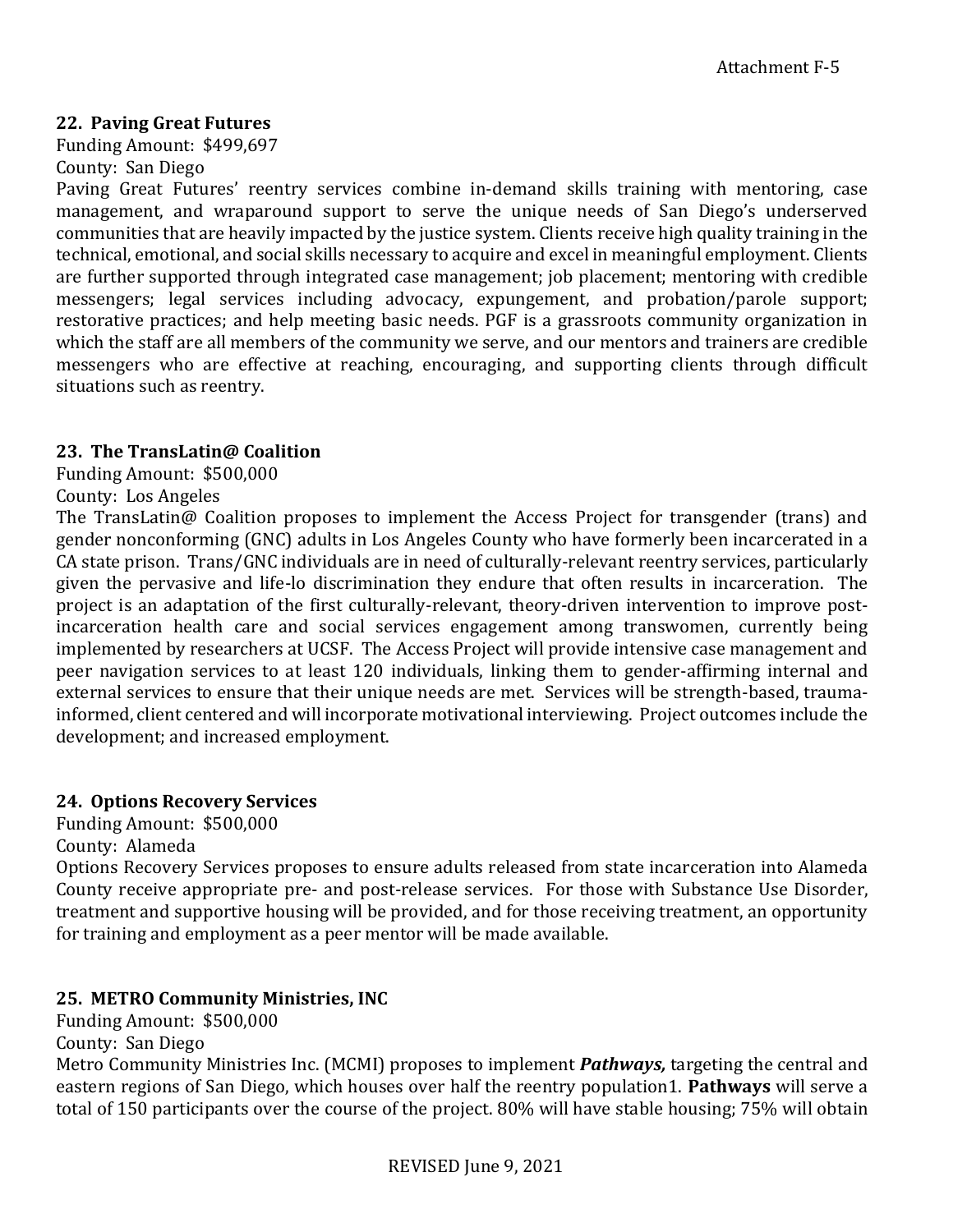employment, with a 75% retention rate. 85% of participants will remain free of further convictions; 65% of participants will establish positive connections with family. *Pathways* will utilize the Risk, Needs and Responsivity Simulation Tool (RNR), Treatment Alternatives for Safe Communities (TASC) and an array of system linkages to individualize a range of services including transitional housing, employment training, education, family reunification and healthy relationships. Each assessment identifies areas of need and potential triggers for recidivism or relapse. Pathways proposes to serve 150 participants over the course of the project. *Pathways* will utilize a three-phase model based in evidence-based and promising practices to increase the employability, housing, sobriety and health of returning citizens; and awareness of impact on victims and their families, while simultaneously increasing public safety. The program will have multiple entry and exit points within an individualized system of care.

# **26. Mass Liberation**

Funding Amount: \$499,999

# County: Los Angeles

Mass Liberation's reentry programs will serve over 450 Returning Citizens in the grant period by providing supportive services for individuals who are incarcerated and who have recently left incarceration in California State institutions, including: individual Citizen Coaching; social opportunities; interactive classes in relationships, wellness, and education; vocational and employment training; and transitional housing programs. The purpose of these programs is to decrease rates of recidivism and help to make transitions back to society more successful among individuals in South Los Angeles County. Grant support from the BSCC Adult Reentry Grant program will help sustain and grow Mass Liberation's existing evidence-based warm hand-ff reentry services.

# **27. Roots Community Health Center**

Funding Amount: \$500,000

County: Alameda

Roots Community Health Center proposes to provide warm handoff reentry services through culturally congruent, integrated case management and navigation, which addresses the criminogenic, primary and behavioral healthcare, housing, and employment needs for reentry clients residing in East Oakland, California.

# **28. Young People in Recovery**

Funding Amount: \$372,075

County: Sacramento and Orange Young People in Recovery (YPR) will provide life-skills curriculum programs and community-based chapters in Sacramento and Orange County for individuals of all ages on parole or probation who also struggle with substance use. The life-skills curriculum includes vocational training such as how to write a resume, access education and employment resources to support employment and manage one's finances. The community-based YPR chapter will provide ongoing non-clinical, peer-led services and provide an alternative peer group. The YPR chapter will host monthly pro-social events; bi-weekly All Recovery Meetings that are inclusive of the many pathways to recovery (MAT, faith-based, 12 Step, etc.); and quarterly workshops that focus on how to access housing, education and employment. All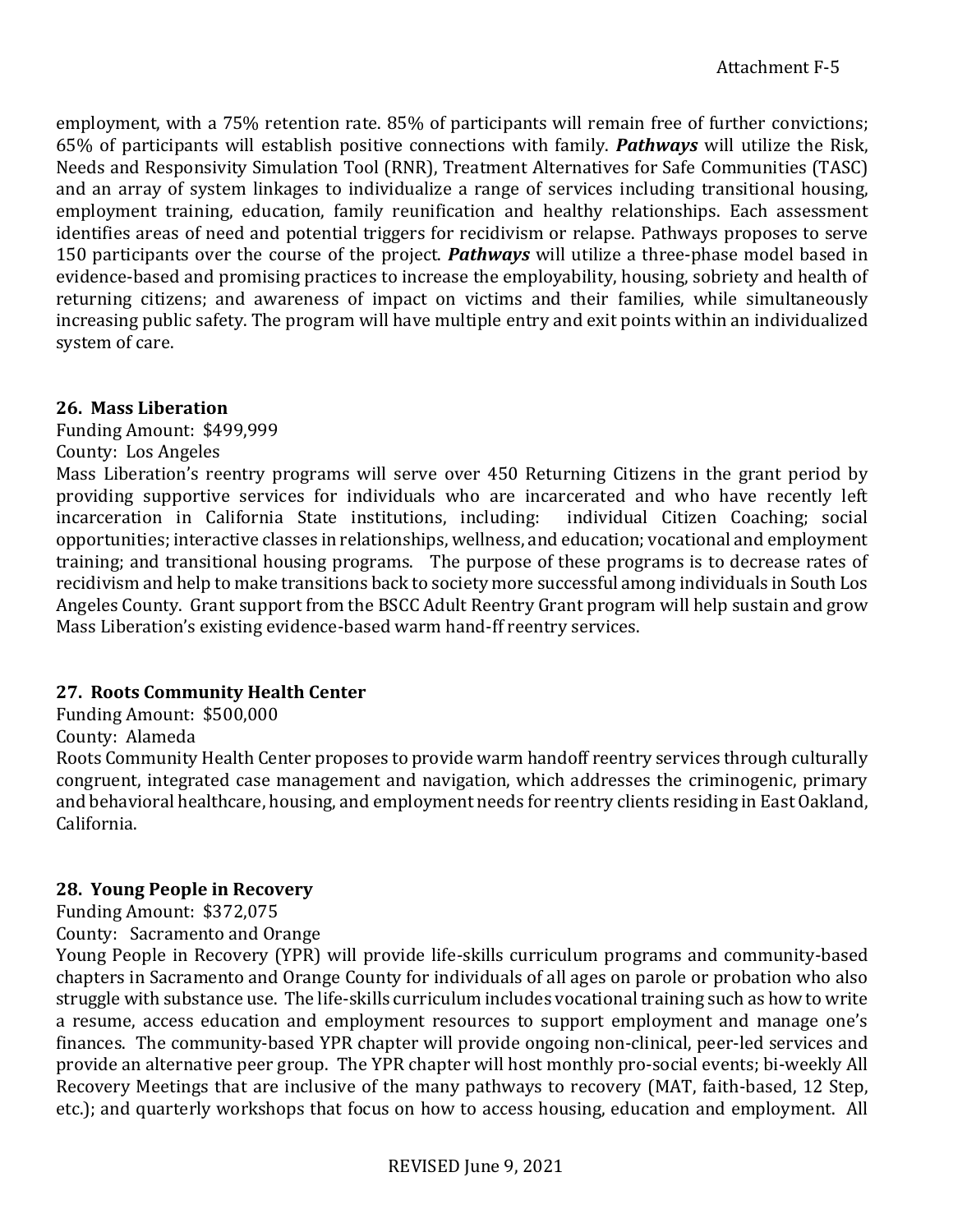activities and 100% free of charge to participants. All YPR materials are available in English and Spanish. During COVID, all programs can be offered virtually via Zoom and Google Hangout.

#### **29. Friends Outside**

Funding Amount: \$495,176

County: San Joaquin

Friends Outside seeks to engage individuals who are currently re-entering from state prison or have a history of incarceration at a CDCR facility to promote successful reentry into the community and reduce the likelihood of future justice system involvement. The proposed program seeks to accomplish this by providing a suite of comprehensive warm handoff reentry services to the individual and their families to reduce criminogenic risk and need, increase pro-social skill development and behaviors amongst individuals, and strengthen the family's ability to support their loved one's re-entry.

### **30. COSA San Diego**

Funding Amount: \$497,921

County: San Diego

Circles of Support and Accountability, COSA San Diego, is an evidenced-based, restorative justice community reentry program proven to reduce recidivism. COSA provides support and accountability through community support for sex offenders who are releasing into San Diego after approximately 20 years of incarceration followed by 10 years (avg.) of commitment to a State hospital for mental health treatment related to their offending crime(s). These individuals have completed treatment and have been deemed appropriate by treatment and the courts to return to reintegrate. They are released conditionally and are provided stringent supervision, housing in a remote area of East County and community surveillance by a private contractor, secluded and isolated receiving no socialization support or reintegration skills. COSA San Diego is ready to provide COSA Circles and support to 30 men in successful community integration through the San Diego Public Defenders, Liberty Healthcare, Coalinga State Hospital, partners and trained community volunteers.

### **31. Avector Community Group, INC**

Funding Amount: \$500,000

County: San Bernardino

Community Re-Entry Services (CRS) works to rebuild the lives of parolees and provide for healthier and safer communities. Programs are founded in a belief that parolees have the ability to transform into law-abiding individuals. The service gap will be filled by working in underserved High Desert communities and in low-income neighborhoods in San Bernardino/Redlands. Our goal is to reduce recidivism for 120 parolees by promoting successful entry to the community through case management, computer skills training, assistance with and referrals to community ser4vices, social skills development and peer mentoring with successful individuals who have been released from incarceration. We work with families especially children to provide positive youth development and education activities. We work with mentally ill parolees focusing on the provision of mental health and counseling. Evidenced-based practices and policies will be utilized throughout the continuum to achieve positive outcomes resulting in healthy parolees and families and stronger communities.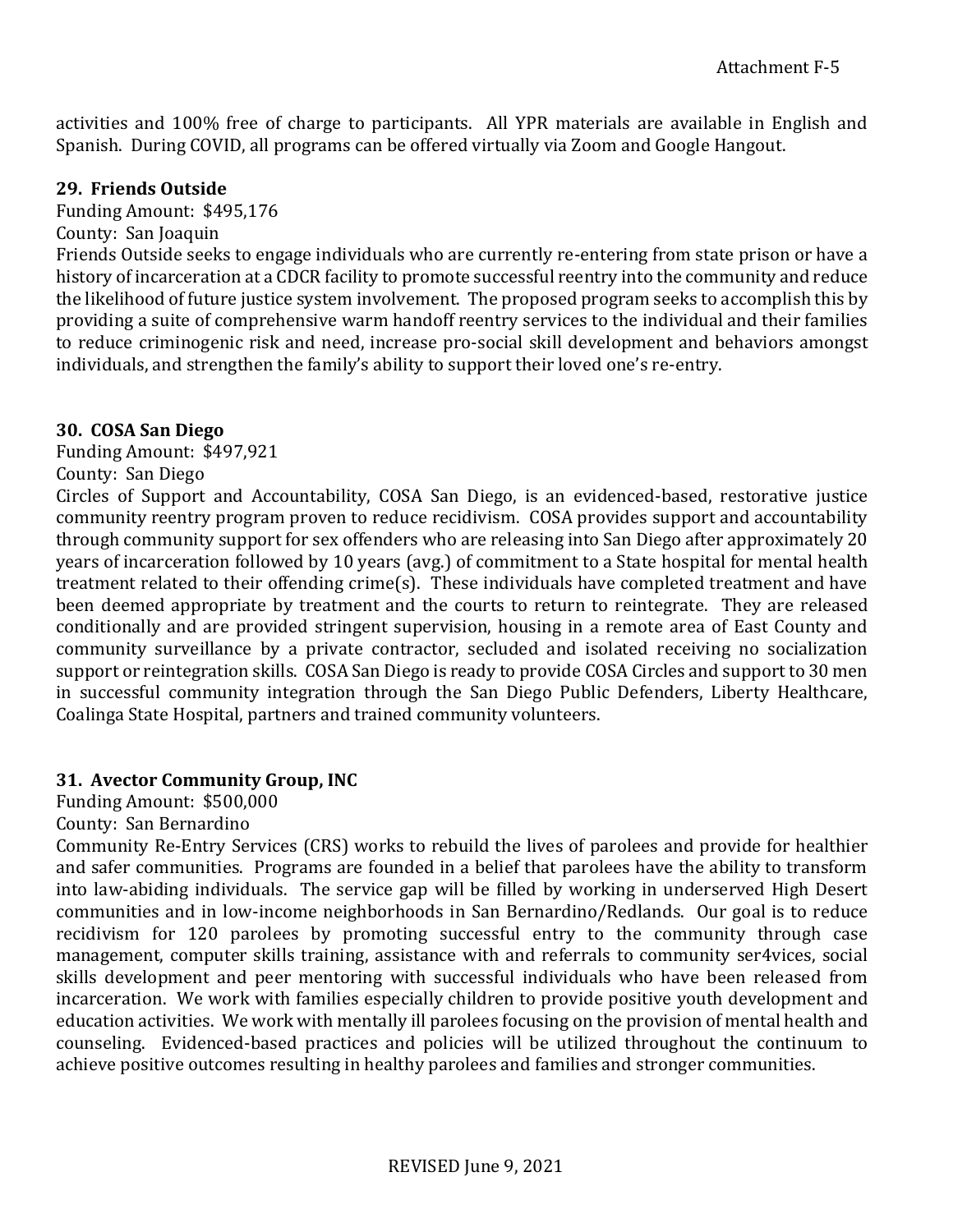#### **31. The Place 4 Grace**

Funding Amount: \$495,564 County: Alameda and Los Angeles

Home2Stay is a reentry program providing services to formerly incarcerated persons who have served time in California state prisons. Services provided focus financial and material support, job and skills training, counseling referrals, etc.

#### **31. Willing 2 Move Forward**

Funding Amount: \$500,000

#### County: Los Angeles

The program, titled Empowerment 4 Success (E4S) will serve individuals who have been formerly sentenced to and released from state prison who are re-entering communities in Los Angeles County, with a focus on South LA and Long Beach. E4S will offer services including; job development, financial literacy, housing and system navigation resources to successfully lead individuals to self-sufficiency and prevent recidivism.

### **34. Center for Council**

Funding Amount: \$500,000

County: Los Angeles

Council Reentry Program (CRP) offers three core services to support successful reentry and reintegration: 1. In-Reach Services, 2. Case Management and Council Sessions and 3. Leadership Training.

### **35. Hope Solutions**

Funding Amount: \$500,000 County: Contra Costa

Hope Solutions will reduce homelessness and improve employment outcomes for reentry clients in Contra Costa County by expanding housing capacity and creating streamlined access to critical employment and workforce training services. With funding from BSCC, our organization will create new housing navigation and employment/education specialist positions that will double our program capacity to serve an additional 45 to 60 reentry clients in each year of the grant. Through the collaborative efforts of the Contra Costa County Probation Department and Health, Housing, and Homeless Department, reentry clients will receive access to funds that cover housing subsidies, shortterm housing options, landlord incentives, and move-in support. Hope Solutions will also support systems change by collaborating with Rubicon Programs' Reentry Success Center, Contra Costa Probation Department, Parole, and the Public Defender to coordinate pre-release planning and postrelease support for shared reentry clients.